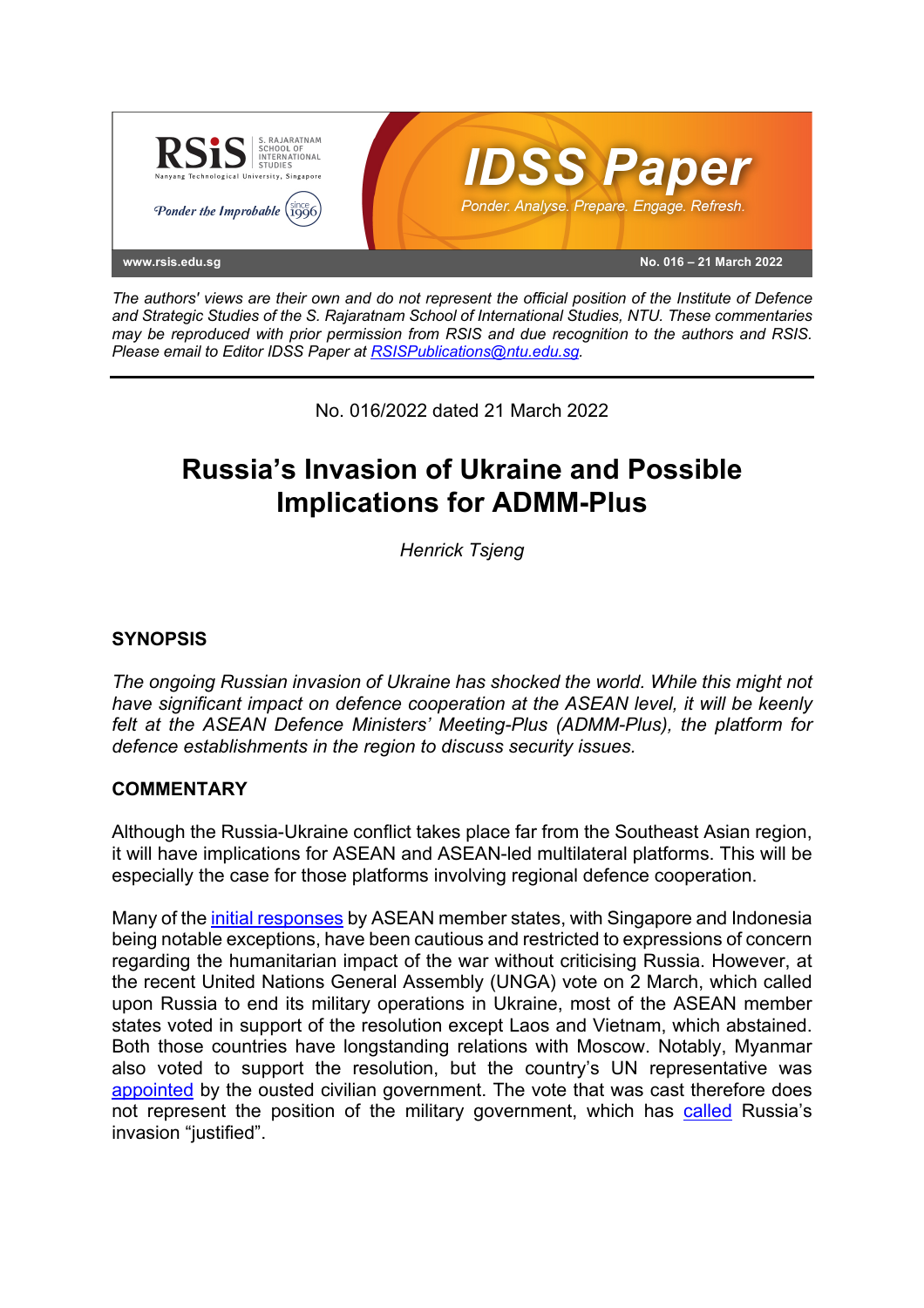However, when it came to ASEAN's collective view, an ASEAN Foreign Ministers Statement was released on 3 March, which simply expressed concerns regarding the humanitarian crisis in Ukraine and called for a ceasefire and "peaceful dialogue". There was neither any direct criticism of, nor support for, Russia.

The key is how Cambodia, as the current ASEAN chair, will steer ASEAN with regard to the Russia-Ukraine war. Cambodia voted in support of the UNGA resolution. However, as demonstrated by the ASEAN Foreign Ministers' Statement, it also appears to be unwilling to rock the boat at the ASEAN level. This suggests that Cambodia, as the ASEAN chair, will continue promoting a neutral position within ASEAN, continuing to steer ASEAN in expressing concerns over the humanitarian impact of the war and calling for its end, while avoiding any outright condemnation of Russia.

#### **Challenges Facing the ADMM-Plus**

Given that the crisis is one involving the use of force, there is the question of how regional defence cooperation in the Asia-Pacific will be affected. At the ASEAN Defence Ministers' Meeting (ADMM), a platform consisting of the defence establishments of the 10 ASEAN member states, there is unlikely to be much change in spite of the differing views of the war among the bloc's members. However, the ASEAN Defence Ministers' Meeting-Plus (ADMM-Plus) is a different matter. Its membership consists of the 10 ASEAN member states, as well as eight of ASEAN's dialogue partners (including Russia), collectively referred to as the "Plus countries". It is the Russian defence establishment — responsible for directing the war against Ukraine — that is a member of the ADMM-Plus.

The Plus countries include those that have longstanding and warm ties with Russia such as China and India, both of which abstained in the UNGA resolution. The rest of the Plus countries — Australia, Japan, New Zealand, South Korea and the United States — have taken far more antagonistic stances against Russia, voting in support of the resolution, in addition to imposing sweeping sanctions against Moscow.

Given Russia's strident denunciations of negative reactions to the invasion, it can be expected to shut down any discussion regarding Ukraine at the ADMM-Plus. Russia could use ASEAN's principle of consensus to block any references to Ukraine, even if other countries attempt to approach the issue through non-traditional security lenses, such as humanitarian assistance in the context of addressing the refugee crisis caused by the war.

Therefore, the prospect of a split within the ADMM-Plus cannot be completely ruled out. However, Cambodia as the ASEAN chair could use its good offices to negotiate between the "rival factions" within the ADMM-Plus to forestall such situations. Given Cambodia's approach as chair thus far, it is likely to continue conducting a balancing act to ensure that the Russia-Ukraine war does not completely derail the ADMM-Plus.

#### **Risks to Practical Cooperation**

Another thorny issue is the fate of the practical cooperation efforts that the ADMM and ADMM-Plus have painstakingly fostered over the years. The invasion of Ukraine is